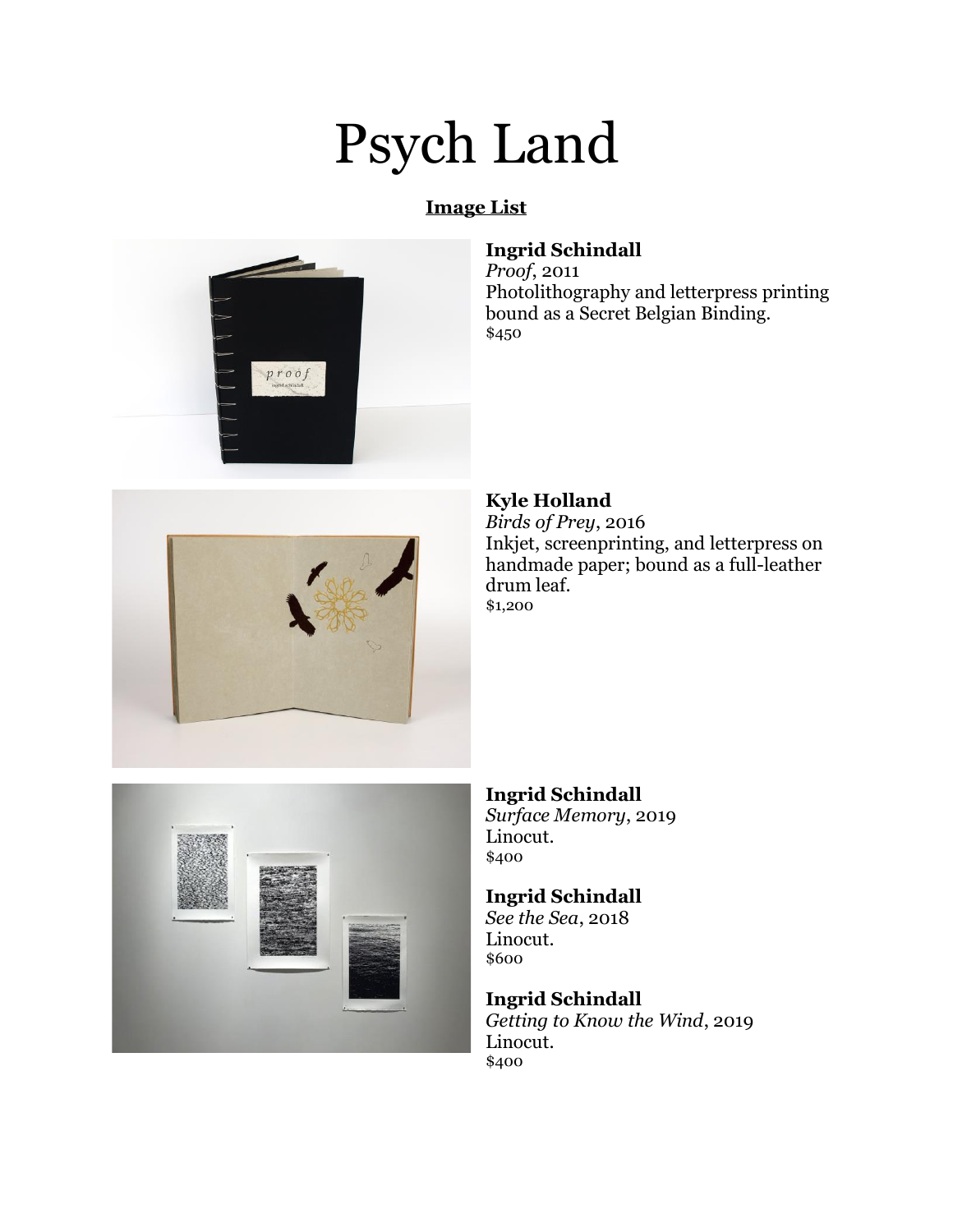

#### **Beth Sheehan**

*Beloved*, 2016 Letterpress printing, pigment dusting, and inkjet print on iridescent cotton paper made by Richard Langdell; bound as a drop-spine drum leaf. \$650



**Kyle Holland** *Astray*, 2018 Inkjet and letterpress on handmade paper. \$500 (framed)



#### **Kyle Holland** *I Know the Woods Come Alive at Night*, 2018 Offset lithograph and screenprinting. \$50



#### **Beth Sheehan**

*Was He*, 2017 Photographs and notes embedded in handmade abaca paper, fiber removal, and letterpress printed wood type. \$300 (each, framed)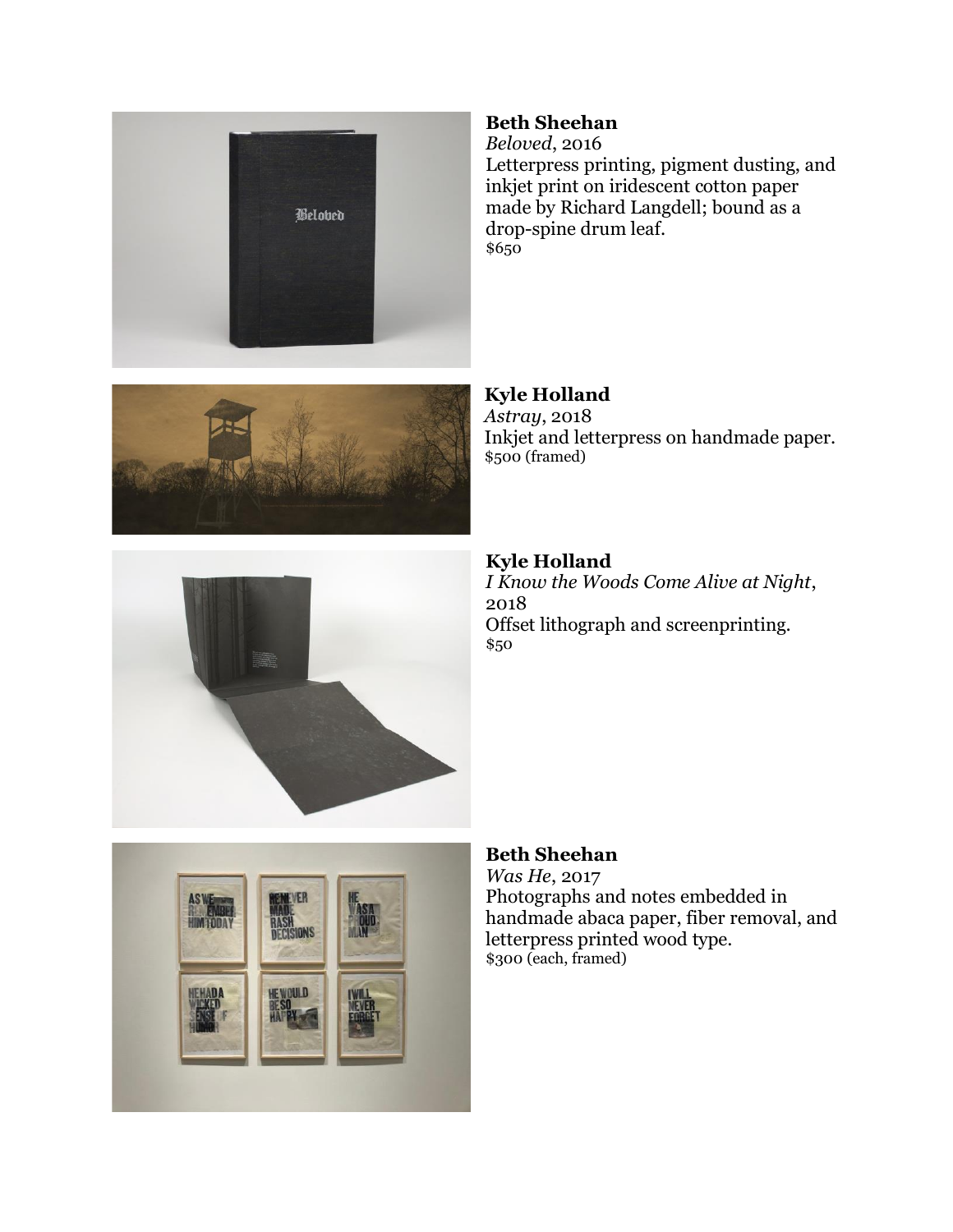



# **Kyle Holland**

*Hunted*, 2018 Stenciled cotton pulp on abaca base sheets, screenprint and letterpress. \$575

**Ingrid Schindall** *Within*, 2019 Linocut. \$650



### **Ingrid Schindall**

*of this place*, 2012 Letterpress and screenprinting on handmade cotton and abaca paper, housed in a clear spine clamshell box. \$450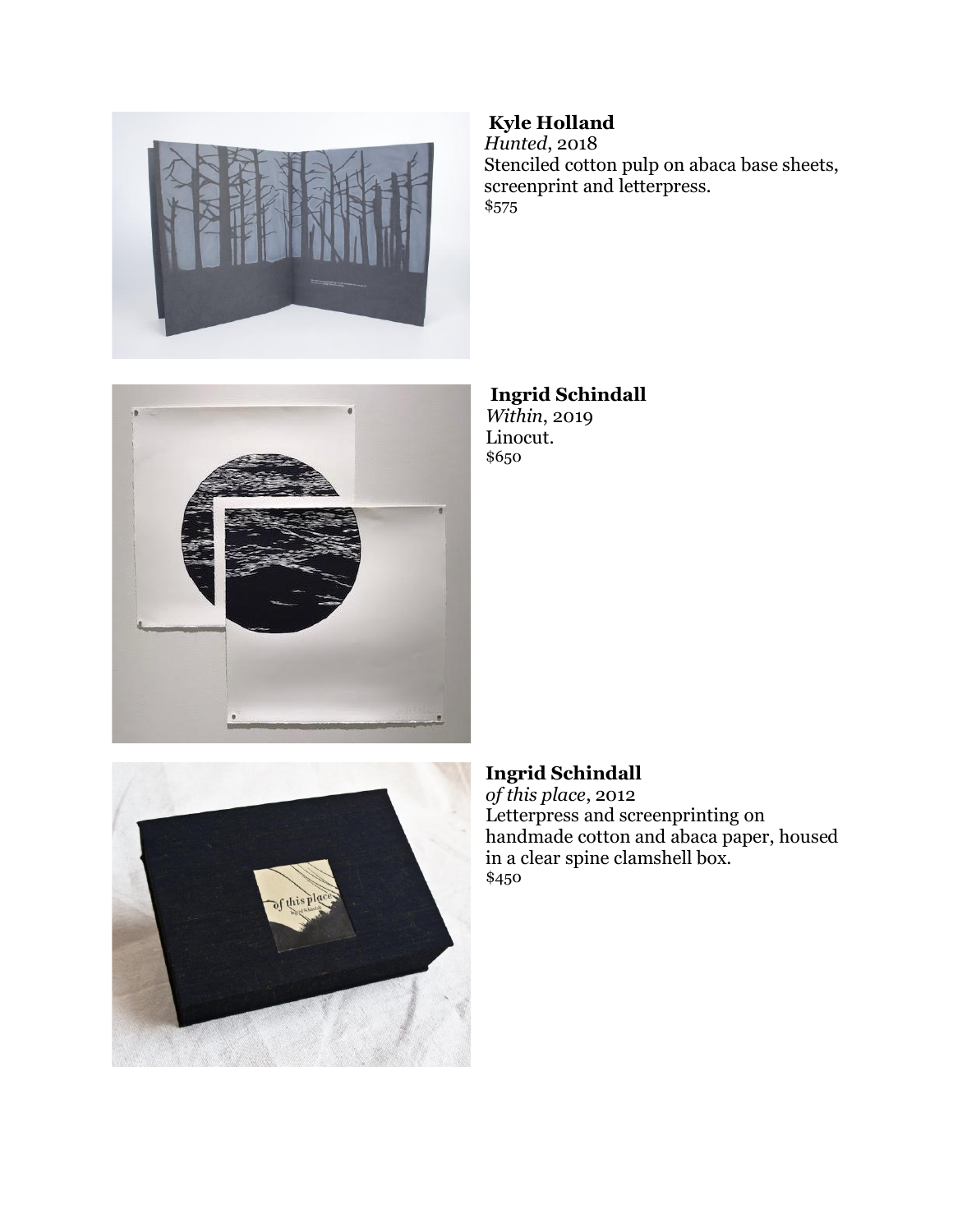

#### **Kyle Holland**

*Liminal Personae*, 2019 Laser-engraved animal hides, tree branches, and screen recording. \$2,000



#### **Beth Sheehan**

*Between Tenses*, 2017 Risograph printed and staple bound. \$17



# **Ingrid Schindall**

*Tidal*, 2017 Letterpress printing and hand marbling on handmade abaca and cotton paper, bound with a double raised cord binding in a handmade clamshell box \$600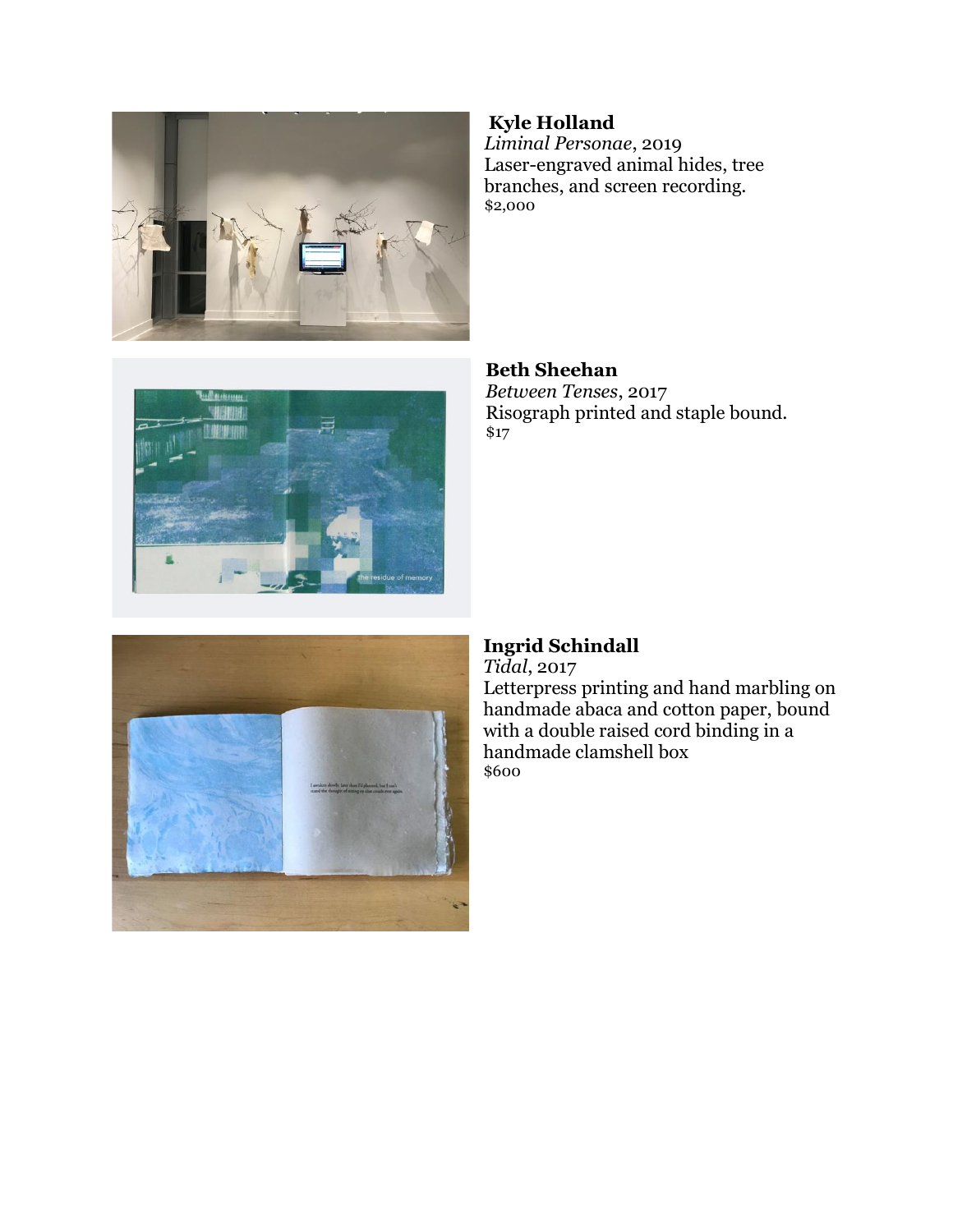



*Outside of Time*, 2020 Handmade abaca paper with cotton pulp, thread, and inkjet print embedded; 35mm slide projector with found slides. \$4,000

**Beth Sheehan** *Lost*, 2017 Letterpress printing on Impossible Project film. \$200 (framed)

 $^{\ast}$ See separate document for label information for Ingrid's installation  $^{\ast}$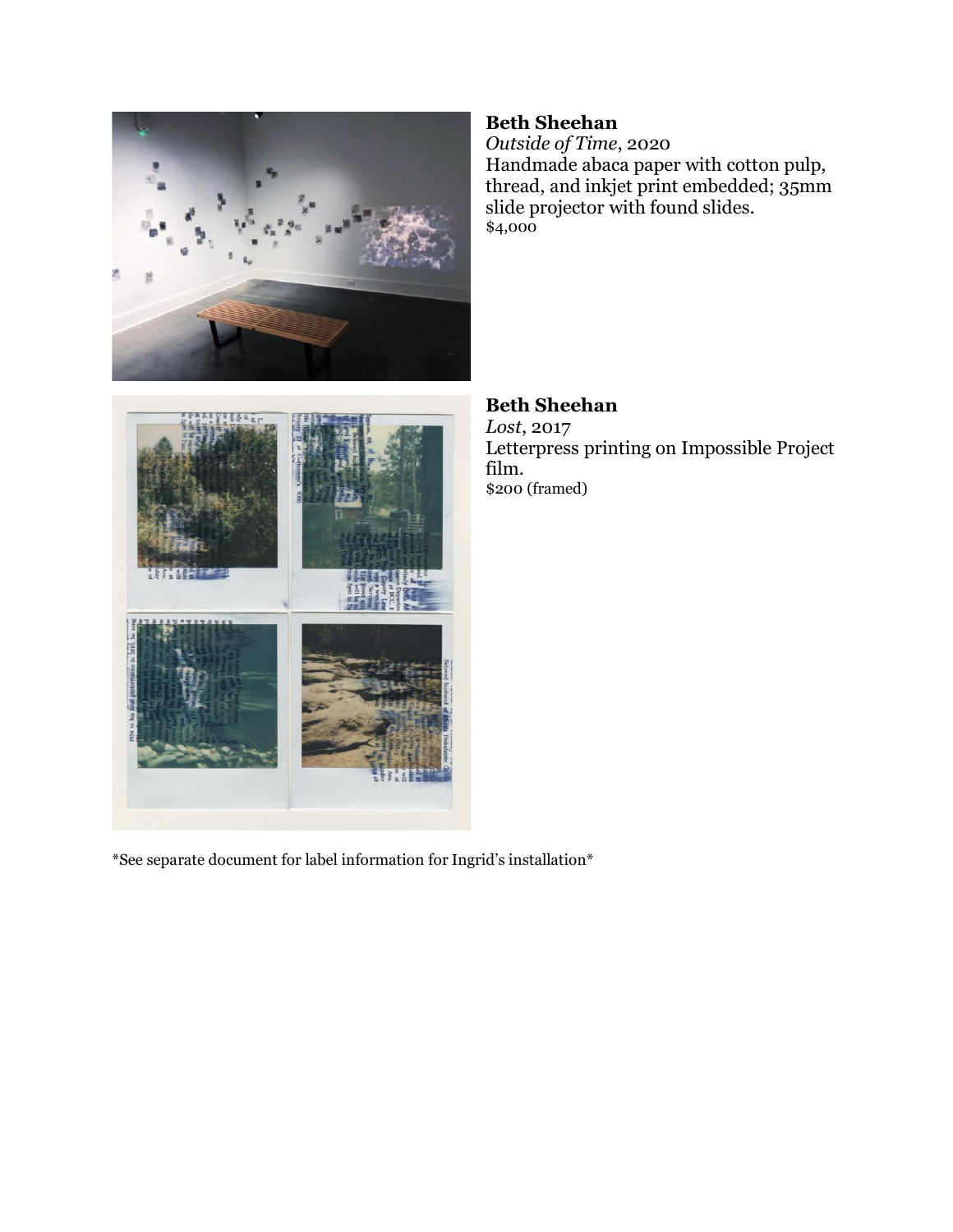



#### **Beth Sheehan**

*Borrowed*, 2019 Inkjet printed photographs embedded in handmade paper with blow-out. NFS

#### **Beth Sheehan**

*Superposition*, 2018 Inkjet printed photographs embedded in handmade paper with fiber removal, pulp painting, and letterpress printing. NFS